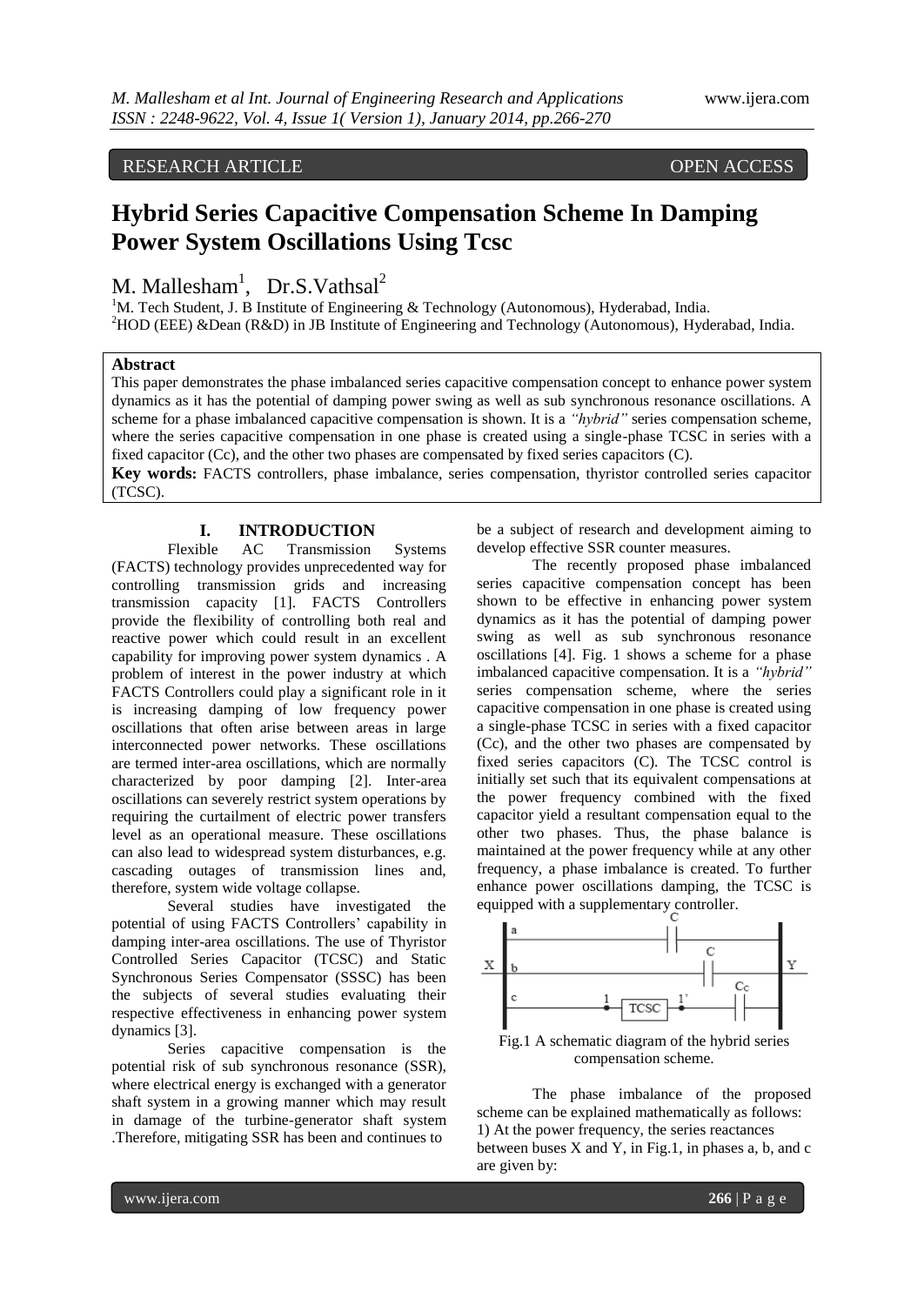$$
X_a = X_b = \frac{1}{j\omega_o C} \tag{1}
$$

$$
X_c = \frac{1}{j\omega_o C_c} - jX_{TCSCo}
$$
 (2)

Where  $-jX_{TCSCo}$  is the effective capacitive reactance of the TCSC at the power frequency such that  $X_a = X_b = X_c$ .

2) During any other frequency, fe

$$
X_c = \frac{1}{j\omega_e C_c} - jX_{TCSCo} - j\Delta X_{TCSC}
$$
 (3)

The first two terms in (2) and (3) are different because of the difference in frequency.The third term in (3) represents the change in the effective capacitive reactance of the TCSC due to the action of the TCSC supplementary controller.

This scheme would, definitely, be economically attractive when compared with a full three-phase TCSC which has been used/proposed for power oscillations damping. Furthermore, reducing the number of thyristor valves to one third will also have a positive impact on system reliability

The effectiveness of the scheme in damping power system oscillations for various network conditions, namely different system faults and tie-line power flows is evaluated using the MATLAB simulation program and compare these results with fixed capacitive compensation scheme.

### **II. STUDY BENCHMARK**

To demonstrate the effectiveness of the proposed scheme in power system oscillations damping, the system shown in Fig. 2 is adopted as a test benchmark. It consists of three large generating stations  $(G_1, G_2, G_3)$  supplying two load centers  $(S_1$  and  $S_2)$  through five 500 kV transmission lines. The two double-circuit transmission lines L1 and L2 are series compensated with fixed capacitor banks located at the middle of the lines. The compensation degree of L1 and L2 is 50%. The compensation degree is defined as the ratio  $(X_C/X_L)^*100\%$  for fixed capacitor compensated phases and  $(XC_c+XTCSC)/X_L^*$  100% for the hybrid compensated phase. The total installed capacity and peak load of the system are 4500 MVA and 3833 MVA respectively. Shunt capacitors are installed at buses 4 and 5 to maintain their voltages within 1 $\pm$ 0.05 p.u. In this paper, S1 = 1400 + j200 MVA and  $S2 = 2400 + j300$  MVA. The MATLAB is used as the simulation study tool.

## **III. MODELING OF THE SINGLE-PHASE TCSC**

The single-phase TCSC is modeled in the MATLAB as a single module using an ideal thyristor pair and an RC snubber circuit as shown in Fig. 3. A

Phase Locked Loop (PLL) is used to extract phase information of the fundamental frequency line current, which will be used to synchronize TCSC operation. The thyristor gating control is based on the Synchronous Voltage Reversal (SVR) technique[4]- [6]. The TCSC impedance is measured in terms of a boost factor  $k_B$ , which is the ratio of the apparent reactance of the TCSC seen from the line to the physical reactance of the TCSC capacitor bank. A positive value of  $k_B$  is considered for capacitive operation. A low-pass filter based estimation algorithm is used to estimate the voltage and the current phasors. A boost measurement block performs complex impedance calculations for the boost factor of the TCSC as  $Kb = \text{Imag}\{V_C / \Gamma_C\}$  $X<sub>CTCSC</sub>$ , where,  $V<sub>C</sub>$  and  $\Gamma<sub>C</sub>$  are the estimated phase voltage and current and *XCTCSC* is the capacitive reactance of the TCSC capacitor branch at the fundamental frequency. A proportional-integral (PI) control based boost level controller is implemented to control the TCSC boost level to the desired value by adjusting the instant of the expected capacitor voltage zero crossing. The integral part of the controller helps in removing the steady state errors. The controller parameters were determined by performing repeated time domain simulations for the different operating conditions. This algorithm uses the difference between the actual boost level and the reference boost level (*err*) shown in Fig. 3 as an objective function. The algorithm starts with arbitrary initial values for the control parameters and calculates the values of the objective function each time. The control parameters are incremented for the next iteration and the procedure is repeated until the objective function approaches a minimum value (below a threshold value). The procedure described above is widely used by industry for tuning of controller parameters.

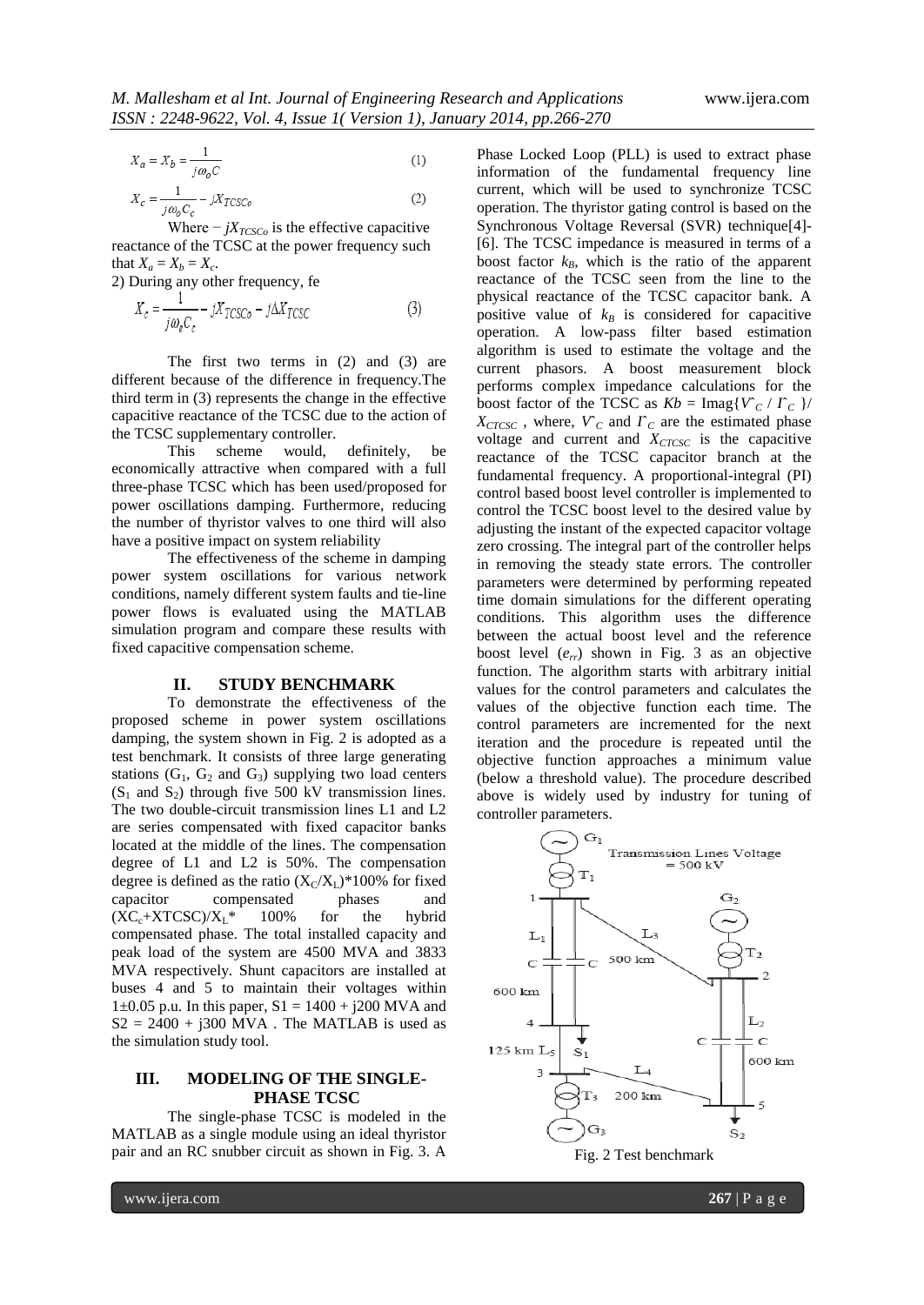

Fig. 3 Block diagram of a TCSC controller

In Fig. 3, D(t) is a supplemental signal generated from an *m*-stage lead-lag compensation based controller. As the real power flow in the transmission line is proportional to the inverse of the total line reactance, the power swing damping can be achieved by properly modulating the apparent TCSC reactance through this controller.

The supplemental controller input (stabilizing) signals could be local (e.g. real power flows) or remote (e.g. load angles or speed deviations of remote generators). If a wide-area network of Synchronized Phasor Measurement (SPM) units is available, then the remote signals can be downloaded at the controller in real time without delay. Local signals are generally preferred over remote signals as they are more reliable since they do not depend on communications.

In Fig. 3, *kBref* is the TCSC boost level set point. The Synchronous Voltage Reversal block solves for angle  $\gamma$  from the non-linear relation,  $u_{CZ} = X_o i_{LM}[\lambda_{\gamma}$  $tan(\lambda_{\gamma})$ ], where  $u_{CZ}$  is the estimated capacitor voltage at the desired instant when the capacitor voltage zero crossing occurs,  $i_{LM}$  is the measured value of the line current  $i_L$ ,  $X_0$  is the TCSC capacitor reactance at the TCSC resonance frequency,  $\lambda$  is the ratio between the TCSC resonance frequency and the system fundamental frequency and  $\gamma$  is the angle difference between the firing time and the voltage zero-crossing. The value of  $\gamma$  is used to calculate the exact firing instants of the individual thyristors.

### **IV. MATLAB/SIMULINK MODELING OF TEST STUDY.**



Fig. 4 Simulation diagram of Fixed Compensatin.



Fig. 5 Simulation diagram of the hybrid TCSC compensation scheme.

Comparing the responses of the fixed series capacitor compensation to the hybrid TCSC compensation scheme in Fig. 8, the positive contribution of the proposed hybrid scheme to the damping of the system oscillations is very clear. As it can be seen from Fig.8, the power swing damping controller effectively damps the system oscillations. It can also be seen from Fig. 9 that the best damping of the relative load angle responses are achieved with the  $\delta_{31}$ - $\delta_{21}$  combination. The second best damped responses are obtained with the  $\delta_{31}$ - $\delta_{21}$  combination. These results should be expected due to the direct relationship between the relative load angles and the generators that yield the problem. It can also be seen from Fig. 9 that the worst damped responses are

www.ijera.com **268** | P a g e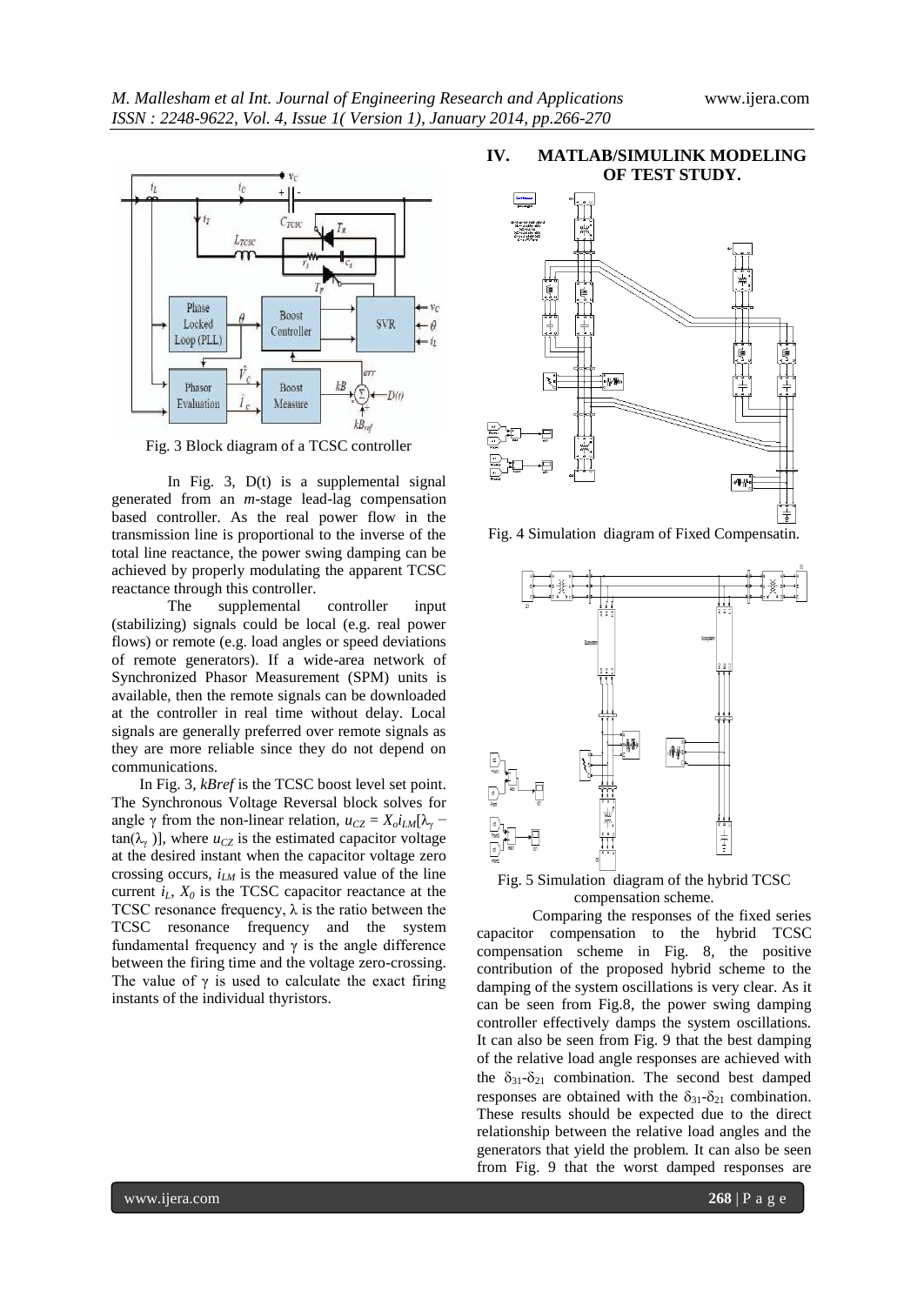



Fig.7 Simulation results for Generator load angles, measured with respect to generator 1 load angle, during and after clearing a three-phase fault at bus 4 With Hybrid

TCSC compensation. (a).Load angle d21. (b).Load angle d31.



Fig.8 Comparing the Simulation results of Generator load angles, measured with respect to generator 1 load angle, during and after clearing a three-phase fault at bus 4.With fixed compensation and Hybrid TCSC compensation. (a).Load angle d21. (b).Load angle d31.



Fig.9 Simulation results for Generator load angles, measured with respect to generator 1 load angle, during and after clearing a three-phase fault at bus 4. (a).Load angled21.(b).Load angle d31.